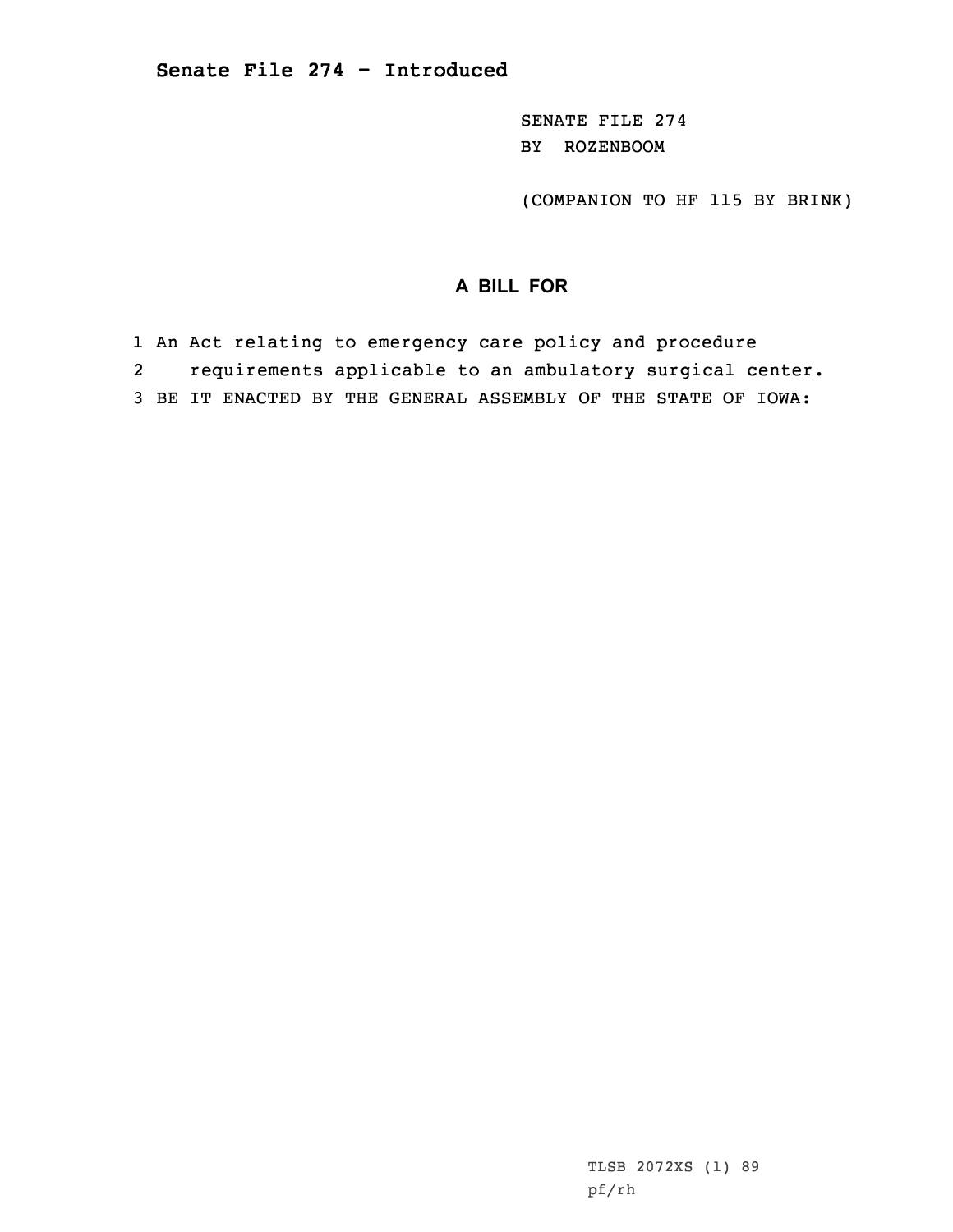1 Section 1. NEW SECTION. **135Q.1 Ambulatory surgical centers** 2 **—— emergency care policies and procedures.**

 1. An ambulatory surgical center shall have in place established written policies and procedures to provide appropriate care to the center's patients if <sup>a</sup> patient requires emergency care. The policies and procedures shall provide for all of the following:

8 *a.* Readily available on-site equipment and supplies and the 9 appropriately trained staff necessary to administer emergency 10 care protocols.

11 *b.* Prearranged obtainability of ambulance services for transporting <sup>a</sup> patient to <sup>a</sup> local hospital when emergency services are required and notification of the patient's next of kin or <sup>a</sup> responsible party when such transport is required. *c.* <sup>A</sup> written transfer agreement between the ambulatory surgical center and at least one local hospital that requires the hospital to accept <sup>a</sup> patient requiring emergency care being transferred from the ambulatory surgical center to the hospital.

 *d.* The documentation required to accompany the patient to the hospital to be submitted by the ambulatory surgical center to the receiving hospital at the time <sup>a</sup> patient is transferred for emergency care. Such documentation shall include <sup>a</sup> copy of all of the patient's medical records related to the patient's condition including observations of the patient's signs and symptoms, the patient's preliminary diagnosis, any treatment provided to the patient, the results of any tests, and <sup>a</sup> copy of the informed written consent for the patient's procedure scheduled or performed at the ambulatory surgical center prior to the transfer.

 2. For the purposes of this section, *"ambulatory surgical center"* means <sup>a</sup> distinct facility that operates exclusively for the purpose of providing surgical services to patients not requiring hospitalization and in which the expected duration of services does not exceed twenty-four hours following admission.

-1-

LSB 2072XS (1) 89 pf/rh 1/3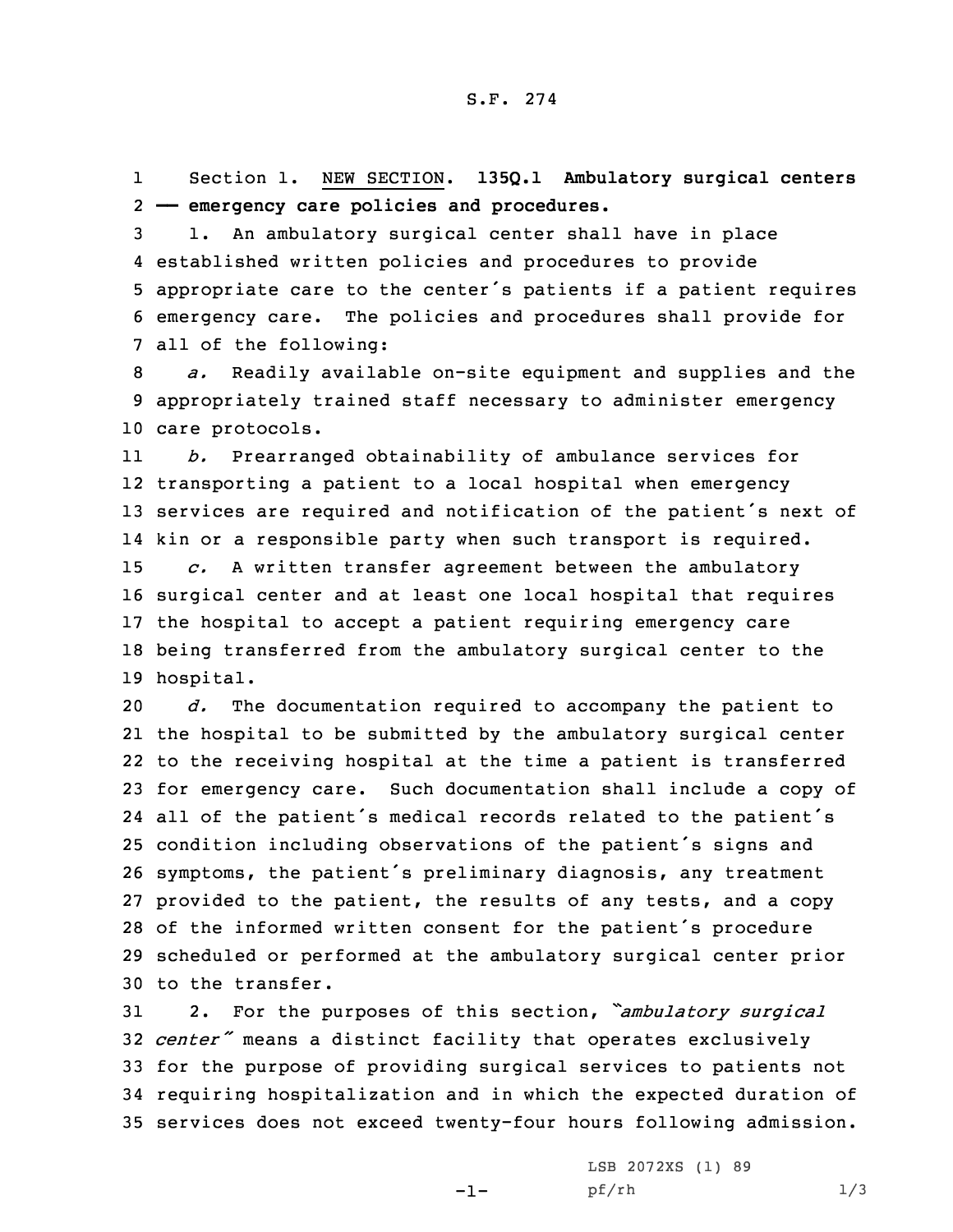S.F. 274

 *"Ambulatory surgical center"* includes <sup>a</sup> facility that otherwise meets the definition of an ambulatory surgical center whether or not licensed, certified, or accredited as an ambulatory surgical center and which may or may not operate on <sup>a</sup> partially cash-only or completely cash-only basis. *"Ambulatory surgical center"* does not include individual or group practice offices of private physicians or podiatrists that do not contain <sup>a</sup> distinct area used for outpatient surgical treatment on <sup>a</sup> regular basis or that only provide surgery routinely provided in <sup>a</sup> physician's or podiatrist's office using local anesthesia or conscious sedation; individual or group practice offices of private dentists; or <sup>a</sup> portion of <sup>a</sup> licensed hospital designated for outpatient surgical treatment. 14EXPLANATION

15 **The inclusion of this explanation does not constitute agreement with** <sup>16</sup> **the explanation's substance by the members of the general assembly.**

 This bill relates to emergency care policies and procedures for ambulatory surgical centers. The bill specifies the established written policies and procedures to provide appropriate care to an ambulatory surgical center's patients if <sup>a</sup> patient requires emergency care. The policies and procedures shall provide for readily available on-site equipment and supplies and the appropriately trained staff necessary to administer emergency care protocols; prearranged obtainability of ambulance services for transporting <sup>a</sup> patient to <sup>a</sup> local hospital when emergency services are required and notification of the patient's next of kin or <sup>a</sup> responsible party when such transport is required; <sup>a</sup> written transfer agreement between the ambulatory surgical center and at least one local hospital that requires the hospital to accept <sup>a</sup> patient requiring emergency care being transferred from the ambulatory surgical center to the hospital; and the documentation required to accompany <sup>a</sup> patient to the hospital to be submitted by the ambulatory surgical center to the receiving hospital at the time the patient is transferred for emergency care. The bill defines

 $-2-$ 

LSB 2072XS (1) 89 pf/rh 2/3